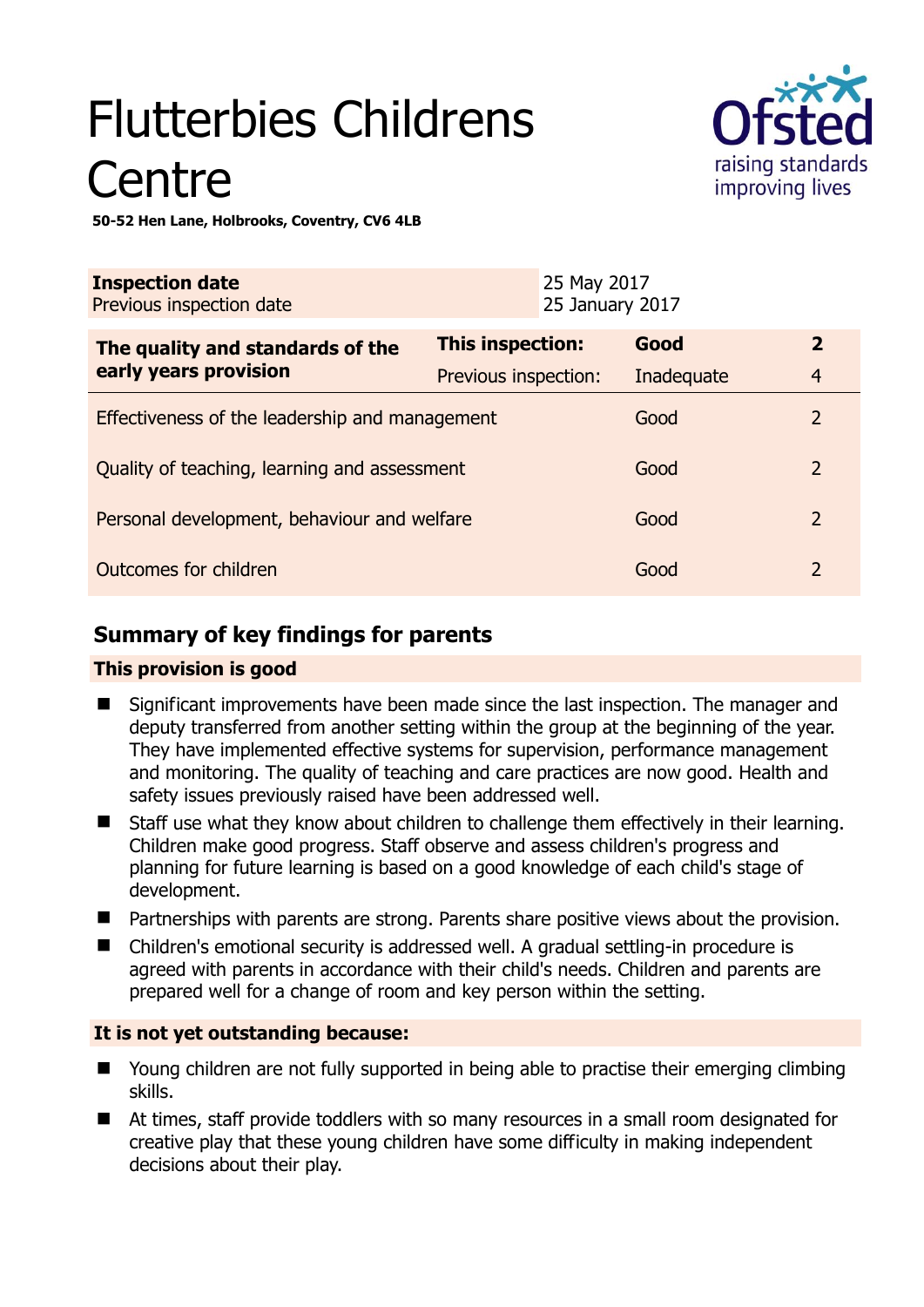## **What the setting needs to do to improve further**

#### **To further improve the quality of the early years provision the provider should:**

- **If** improve opportunities for young children as they develop their emerging climbing skills
- extend support for toddlers to more easily make independent decisions about exploratory play resources.

#### **Inspection activities**

- The inspector observed the quality of teaching during activities and assessed the impact this has on children's learning.
- The inspector completed a joint observation with the manager and discussed teaching methods with her.
- The inspector held meetings with the manager. She looked at relevant documentation and evidence of the suitability and qualifications of staff working in the setting.
- The inspector spoke to a number of parents and took account of their views.

#### **Inspector**

Jan Burnet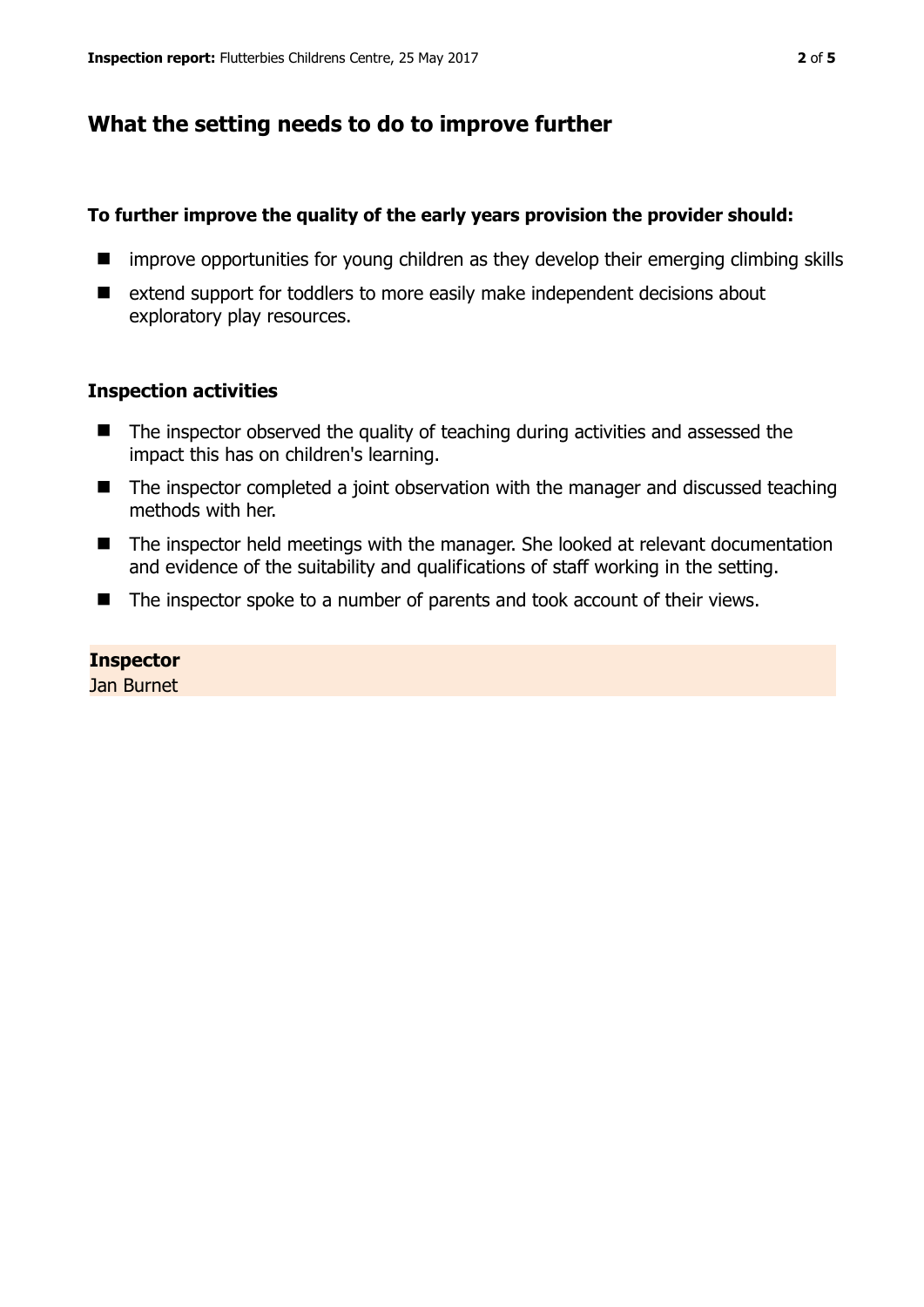## **Inspection findings**

#### **Effectiveness of the leadership and management is good**

Arrangements for safeguarding are effective. The premises are safe and secure and children are always supervised. All required staff suitability checks are completed at the time of recruitment and selection. Staff induction procedures are thorough. Staff are trained to identify children at risk of abuse and in recognising signs of children being drawn into situations that may put them at risk of significant of harm. They know the setting's referral procedures and external procedures to follow if they are concerned about a child. The manager and deputy regularly observe teaching in order to identify strengths and areas where practice can be improved. Supervision of staff is effective in providing coaching and training for them in order to ensure children's best interests are consistently well served.

### **Quality of teaching, learning and assessment is good**

Staff use what they know about children to ensure that they are challenged effectively to reach the next steps in their learning. Children's communication and language development is supported well. Staff interpret the wants and needs of babies as they communicate through expression, the sounds of their voices and begin to say words. Toddlers are supported well to progress towards forming simple sentences. Children who speak English as an additional language are supported in using their home language while learning to speak English. Children practise their good manipulative skills in different ways. Babies notice the marks they make with their fingertips in cold custard and toddlers begin to hold writing materials between their thumb and two fingers.

#### **Personal development, behaviour and welfare are good**

Relationships between staff and children are strong. Staff promote children's self-esteem through acknowledging and praising positive behaviour. Children behave well and play cooperatively. Children are physically active every day. They eat nutritious food and learn how good hygiene practices and healthy eating have a positive impact on their good health. Children develop an understanding of dangers and how to keep themselves safe. They gain an awareness of families and traditions beyond their own experience.

#### **Outcomes for children are good**

Children make good progress in readiness for the move on to school. Older children readily engage in conversation and express themselves confidently. They use their good language skills while acting out their favourite stories. Children learn to manage their selfcare needs independently and manage simple tasks for themselves, such as serving their own meals. Children count while they play and use mathematical language. Older children are learning that numerals represent quantities and letters represent sounds. Their pencil control is good and some are able to write their names.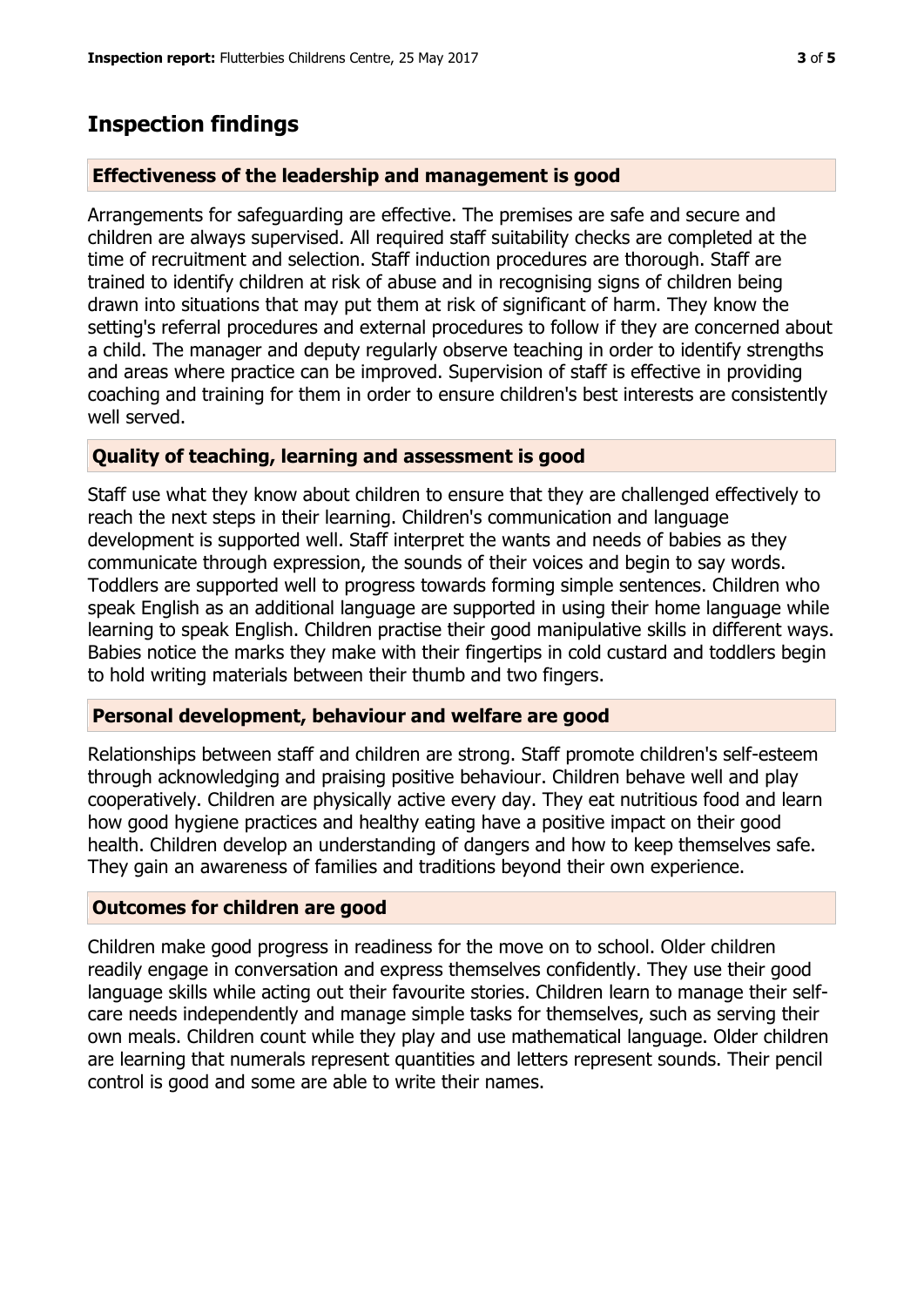## **Setting details**

| Unique reference number                             | EY418306                                               |  |
|-----------------------------------------------------|--------------------------------------------------------|--|
| <b>Local authority</b>                              | Coventry                                               |  |
| <b>Inspection number</b>                            | 1084390                                                |  |
| <b>Type of provision</b>                            | Full-time provision                                    |  |
| Day care type                                       | Childcare - Non-Domestic                               |  |
| <b>Registers</b>                                    | Early Years Register, Compulsory Childcare<br>Register |  |
| <b>Age range of children</b>                        | $0 - 4$                                                |  |
| <b>Total number of places</b>                       | 58                                                     |  |
| Number of children on roll                          | 71                                                     |  |
| Name of registered person                           | Tommies Childcare Ltd                                  |  |
| <b>Registered person unique</b><br>reference number | RP900852                                               |  |
| Date of previous inspection                         | 25 January 2017                                        |  |
| <b>Telephone number</b>                             | 02476 638 700                                          |  |

Flutterbies Children's Centre registered in 2010. It is one of nine settings in Coventry and Warwickshire operated by Tommies Childcare Ltd. The setting employs eight members of childcare staff. Of these, seven hold appropriate early years qualifications at level 3. The setting is open from Monday to Friday, all year round, except for bank holidays and one week over the Christmas period. Sessions are from 7.30am until 6pm. The setting provides funded early education for two-, three- and four-year-old children.

This inspection was carried out by Ofsted under sections 49 and 50 of the Childcare Act 2006 on the quality and standards of provision that is registered on the Early Years Register. The registered person must ensure that this provision complies with the statutory framework for children's learning, development and care, known as the early years foundation stage.

Any complaints about the inspection or the report should be made following the procedures set out in the guidance 'Complaints procedure: raising concerns and making complaints about Ofsted', which is available from Ofsted's website: www.gov.uk/government/organisations/ofsted. If you would like Ofsted to send you a copy of the guidance, please telephone 0300 123 4234, or email enquiries@ofsted.gov.uk.